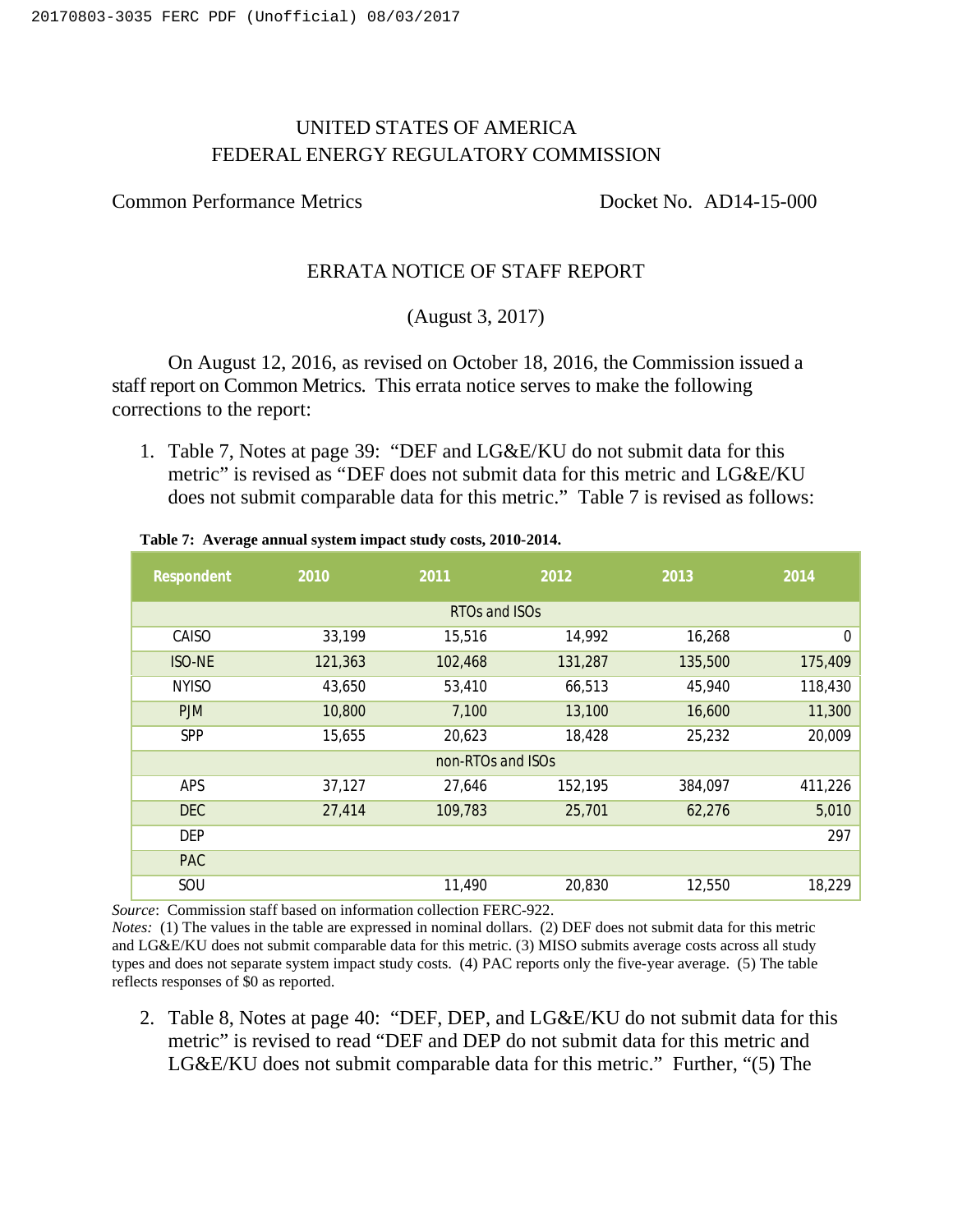Docket No. AD14-15-000 2

table reflects responses of \$0 as reported" has been added. Table 8 is revised as follows:

| Respondent    | 2010    | 2011              | 2012   | 2013           | 2014    |
|---------------|---------|-------------------|--------|----------------|---------|
|               |         | RTOs and ISOs     |        |                |         |
| CAISO         | 48,537  | 21,571            | 21,142 | 53,749         | 26,758  |
| <b>ISO-NE</b> | 131,692 | $\overline{0}$    | 20,404 | $\overline{0}$ | 18,973  |
| <b>NYISO</b>  |         | 200,000           | 52,630 | 318,805        | 319,530 |
| <b>PJM</b>    | 44,800  | 36,200            | 30,300 | 22,900         | 22,800  |
| <b>SPP</b>    | 14,998  | 4,255             | 1,953  | 2,853          | 2,596   |
|               |         | non-RTOs and ISOs |        |                |         |
| <b>APS</b>    | 29,890  | $\mathbf 0$       | 32,840 | 44,080         | 25,237  |
| <b>DEC</b>    | 7,422   | 14,710            | 17,825 | 3,940          | 34,250  |
| <b>PAC</b>    |         |                   |        |                |         |
| SOU           |         | 37,766            | 15,014 | 6,414          | 12,870  |

#### **Table 8: Average annual facility impact study costs, 2010-2014.**

*Source:* Commission staff based information collection FERC-922.

*Notes:* (1) The values in the table are expressed in nominal dollars. (2) DEF and DEP do not submit data for this metric and LG&E/KU does not submit comparable data for this metric. (3) MISO submits average costs across all study types and does not separate facility impact study costs. (4) PAC reports only the five-year average. (5) The table reflects responses of \$0 as reported.

3. Footnote 74 at page 41 is revised as follows:

**<sup>74</sup>** October 2015 RTO and ISO Metrics Report at 108-110.

4. Footnote 75 at page 41 is revised as follows:

**<sup>75</sup>** *Id*. at 183, 241; October 2015 SOU Metrics Report at 26.

5. Footnote 91 at page 53 is revised as follows:

**<sup>91</sup>** October 2015 RTO and ISO Metrics Report at 367.

6. Footnote 92 at page 55 is revised as follows:

**<sup>92</sup>***Id*. at 59 and 314.

7. Footnote 99 at page 57 is revised as follows:

**<sup>99</sup>***Id*. at 307.

8. Footnote 105 at page 62 is revised as follows:

<sup>105</sup> October 2015 RTO and ISO Metrics Report at 235.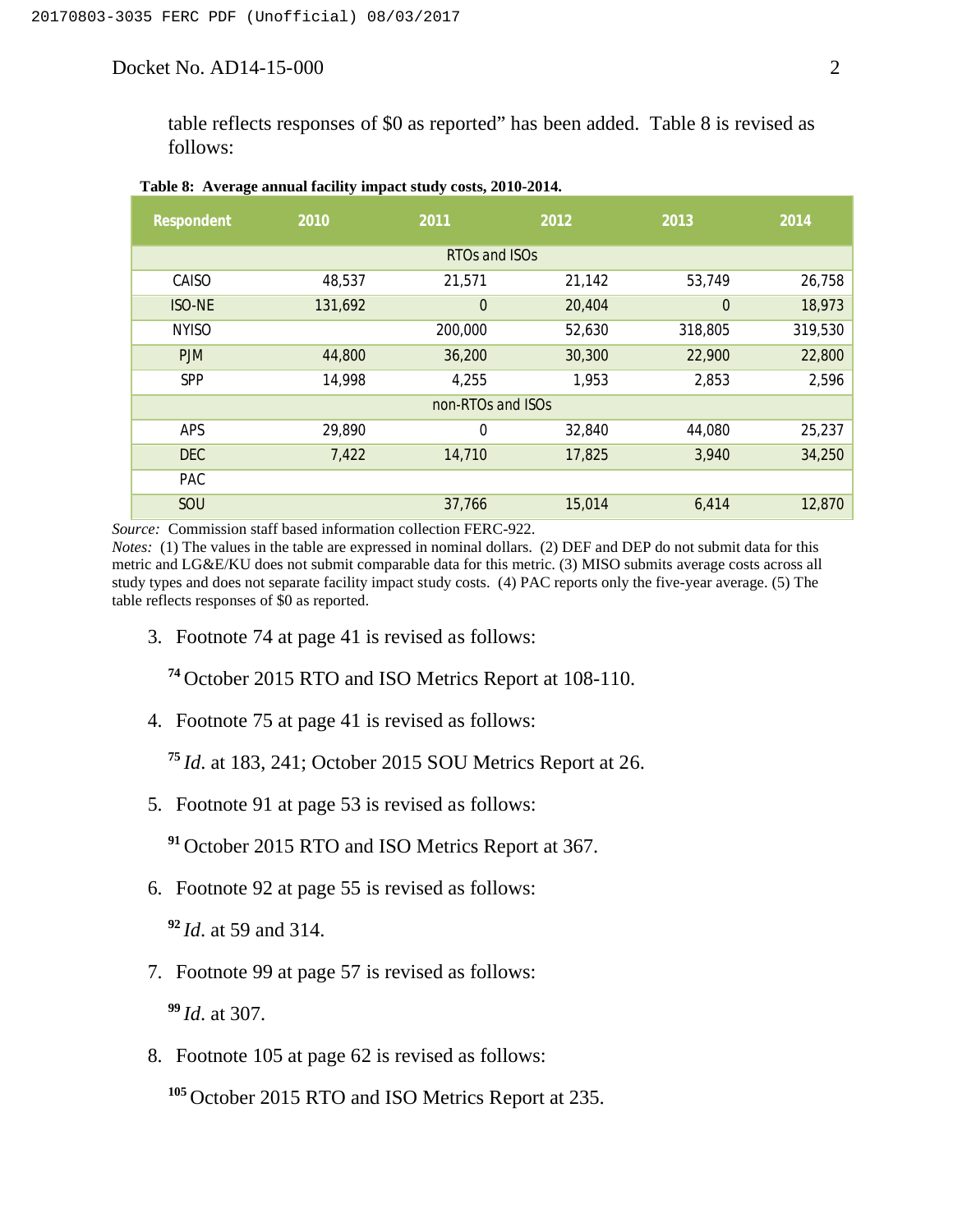- 9. The following text on page 63 "Figure 31 shows demand response as a percent of total installed capacity in five RTOs and ISOs from 2010-2014" is revised as follows "Figure 31 shows demand response as a percent of total installed capacity in six RTOs and ISOs from 2010-2014."
- 10. Figure 31 at page 64: "Demand response as a percentage of total installed capacity" omitted the reported Demand Response information submitted by ISO New England, Inc. (ISO-NE), and the table notes incorrectly that ISO-NE did not provide data for this metric. Figure 31 is revised as follows:

percent 8  $\overline{7}$ 6 5 4  $\overline{3}$  $\overline{2}$  $\mathbf{1}$  $\Omega$ 2011<br>2012<br>2013<br>2014 2011<br>2012<br>2013<br>2014 2011<br>2012<br>2013<br>2014 2010<br>2011 2011<br>2012<br>2013<br>2014 2011<br>2012<br>2013<br>2014 2013<br>2014 **MISO** CAISO **ISO-NE** PJM SPP **NYISO** 

**Figure 31: Demand response as a percentage of total installed capacity.**

11. Figure 32, Notes at page 64: "(1) SPP and ISO-NE do not provide data in response to this metric; (2) CAISO and PJM data indicate the shares of demand response in those CAISO and PJM's respective synchronized reserve markets." is revised as "(1) SPP does not provide data in response to this metric. ISO-NE reported only a Demand Response Reserves Pilot program ending after the first six months of 2010, with no additional activity; (2) CAISO and PJM data indicate the shares of demand response in their respective synchronized reserve markets." Figure 32 is revised as follows:

*Source*: Commission staff based on October 2015 RTO and ISO Metrics Report.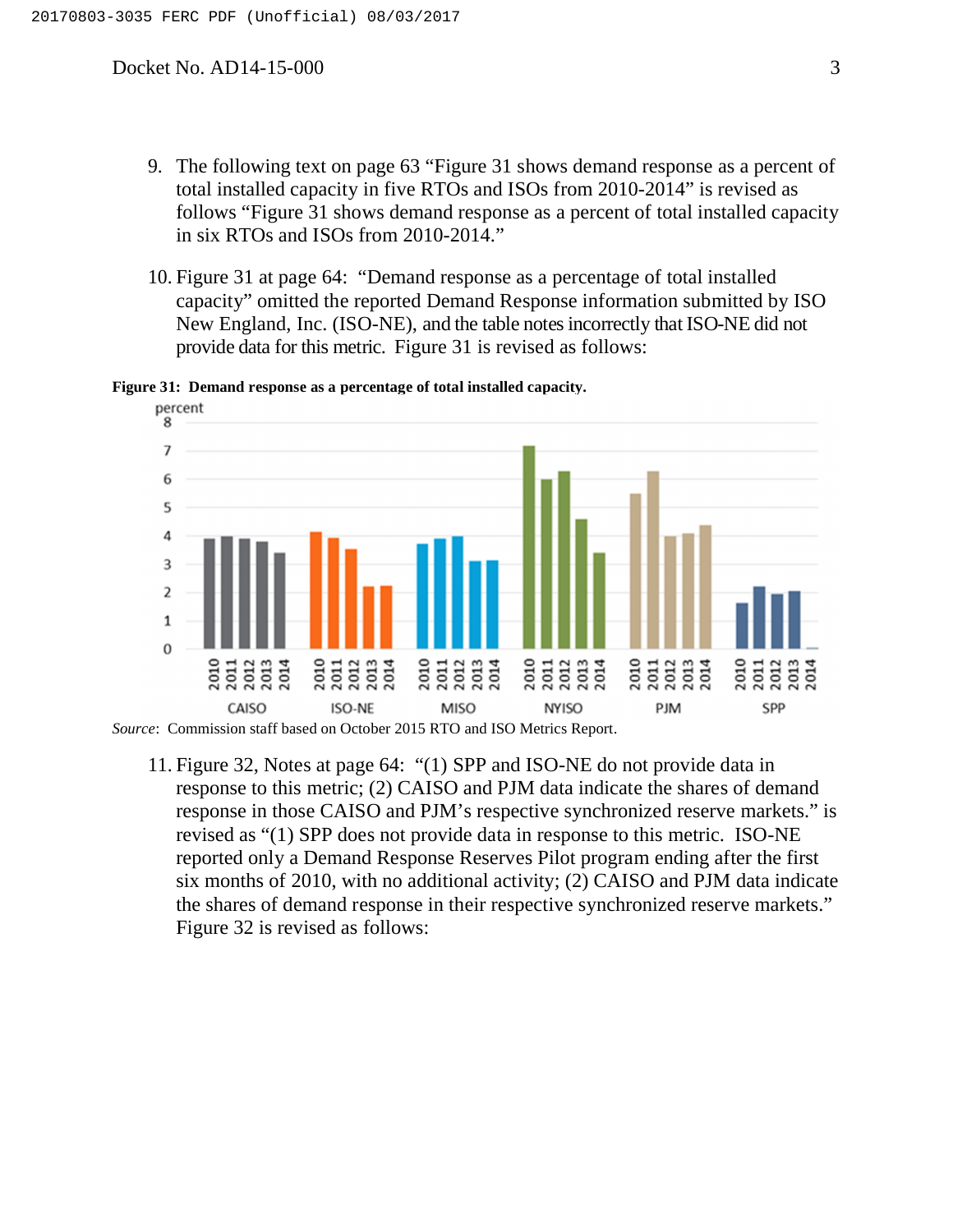Docket No. AD14-15-000 4



**Figure 32: Demand response as a percentage of operating reserves, 2010-2014.**

*Source*: Commission staff based on October 2015 RTO and ISO Metrics Report. *Notes:* (1) SPP does not provide data in response to this metric. ISO-NE reported only a Demand Response Reserves Pilot program ending after the first six months of 2010, with no additional activity; (2) CAISO and PJM data indicate the shares of demand response in their respective synchronized reserve markets.

12. Table 13 at page 71: "Common metrics included in information collection FERC-922" inadvertently labeled Metric 15 as "Processing time for generation interconnection requests" and is revised to read "Number of facilities approved to be constructed for reliability purposes." Table 13 is revised as follows:

|                            |                                            | Table 13: Common metrics included in information collection FERC-922.                                                                                                               |
|----------------------------|--------------------------------------------|-------------------------------------------------------------------------------------------------------------------------------------------------------------------------------------|
| <b>Reliability Metrics</b> |                                            |                                                                                                                                                                                     |
| <b>Metric</b>              | Category                                   | Description                                                                                                                                                                         |
| No.                        |                                            |                                                                                                                                                                                     |
| 1                          | <b>NERC Reliability</b>                    | References to applicable NERC standards                                                                                                                                             |
| 2                          | <b>Standards</b>                           | Number of violations self-reported and made public by NERC/FERC                                                                                                                     |
| 3                          | Compliance                                 | Number of violations identified and made public as NERC audit findings                                                                                                              |
| $\overline{4}$             |                                            | Total number of violations made public by NERC/FERC                                                                                                                                 |
| 5                          |                                            | Severity level of each violation made public by NERC/FERC                                                                                                                           |
| 6                          |                                            | Compliance with operating reserve standards                                                                                                                                         |
| $\overline{7}$             |                                            | Unserved energy (or load shedding) caused by violations                                                                                                                             |
| 8                          | <b>Dispatch Reliability</b>                | Balancing Authority ACE Limit (BAAL) or Control Performance Standards 1<br>and 2 (CPS1 and CPS2)                                                                                    |
| 9                          |                                            | Energy Management System (EMS) Availability                                                                                                                                         |
| 10                         | Load Forecast<br>Accuracy                  | Actual peak load as a percentage variance from forecasted peak load                                                                                                                 |
| 11                         | <b>Wind Forecast</b><br>Accuracy           | Actual wind availability compared to forecasted wind availability                                                                                                                   |
| 12                         | <b>Unscheduled Flows</b>                   | Difference between net actual interchange and the net scheduled<br>interchange (in megawatt-hours)                                                                                  |
| 13                         | <b>Transmission Outage</b><br>Coordination | Percentage of planned outages (200 kilovolt and above) of at least 5 days<br>for which the RTO and ISO or utility notified customers at least one month<br>prior to the outage date |

**Table 13: Common metrics included in information collection FERC-922.**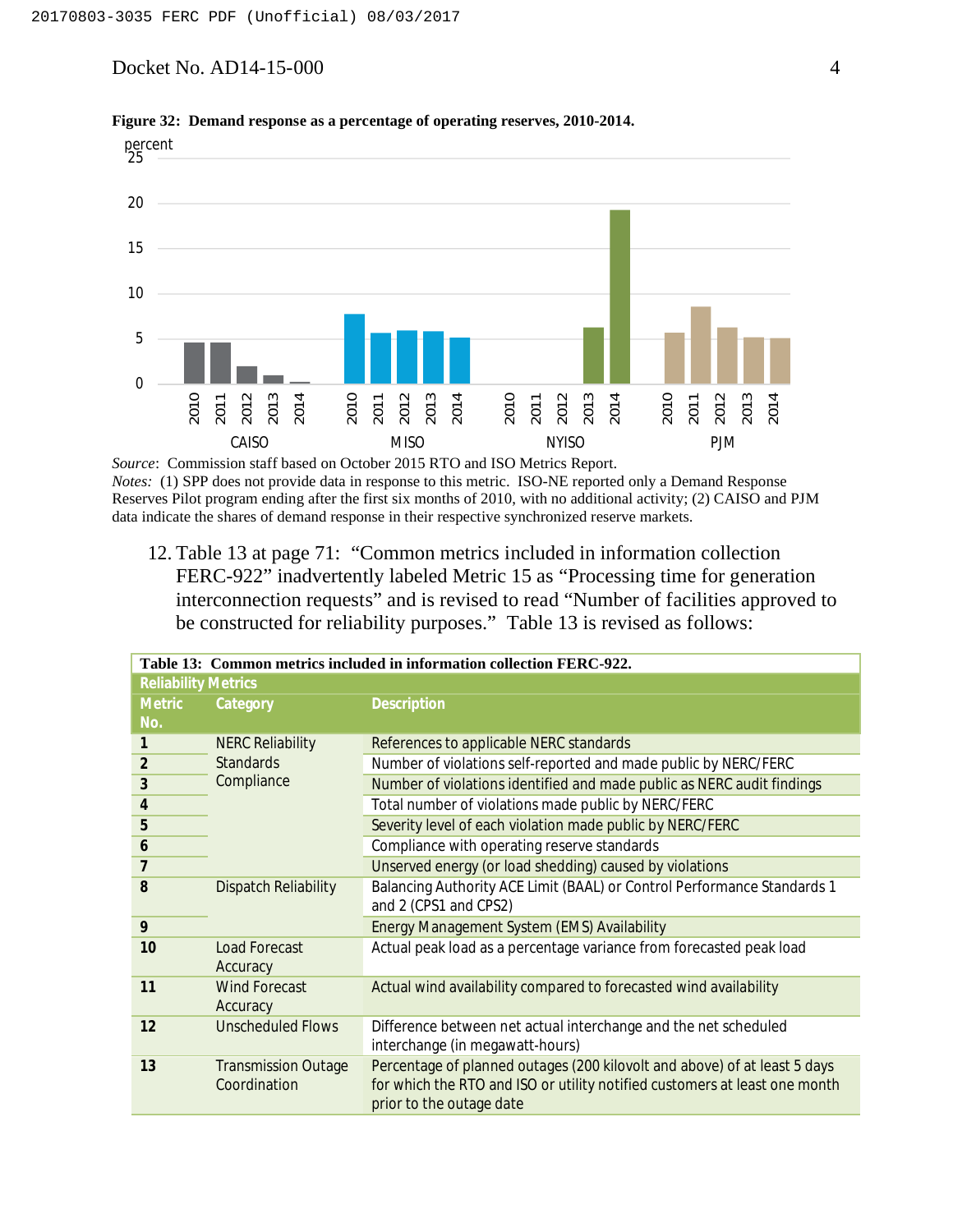## Docket No. AD14-15-000 5

|                            |                             | Table 13: Common metrics included in information collection FERC-922.                                                |
|----------------------------|-----------------------------|----------------------------------------------------------------------------------------------------------------------|
| <b>Reliability Metrics</b> |                             |                                                                                                                      |
| <b>Metric</b>              | Category                    | Description                                                                                                          |
| No.                        |                             |                                                                                                                      |
| 14                         |                             | Percentage of outages (200 kilovolt and above) canceled by RTO and ISO or<br>utility after being approved previously |
| 15                         | Long-Term Reliability       | Number of facilities approved to be constructed for reliability purposes                                             |
| 16                         | Planning-                   | Percentage of approved construction projects on schedule and completed                                               |
| 17                         | Transmission                | Performance of planning process related to completion of (1) reliability<br>studies and (2) economic studies         |
| 18                         | Long-Term Reliability       | Processing time for generation interconnection requests                                                              |
| 19                         | Planning - Resources        | Actual reserve margins compared with planned reserve margins                                                         |
| 20                         | Interconnection and         | Number of study requests                                                                                             |
| 21                         | <b>Transmission Process</b> | Number of studies completed                                                                                          |
| 22                         | <b>Metrics</b>              | Average age of incomplete studies                                                                                    |
| 23                         |                             | Average time for completed studies                                                                                   |
| 24                         |                             | Total cost and types of studies completed                                                                            |
| 25                         | <b>Special Protection</b>   | Number of special protection systems                                                                                 |
| 26                         | Systems                     | Percentage of special protection systems that responded as designed when<br>activated                                |
| 27                         |                             | Number of unintended activations                                                                                     |
| 28                         | System Lambda               | System Lambda (on marginal unit), based on FERC Form No. 714<br>information                                          |
| 29                         | Availability                | (1 - system forced outage rate) as measured over 12 months                                                           |
| 30                         | <b>Fuel Diversity</b>       | Fuel diversity in terms of energy produced and installed capacity                                                    |

A revised copy of the staff report on Common Metrics incorporating these revisions is also being posted in the above-captioned docket and on FERC.gov.